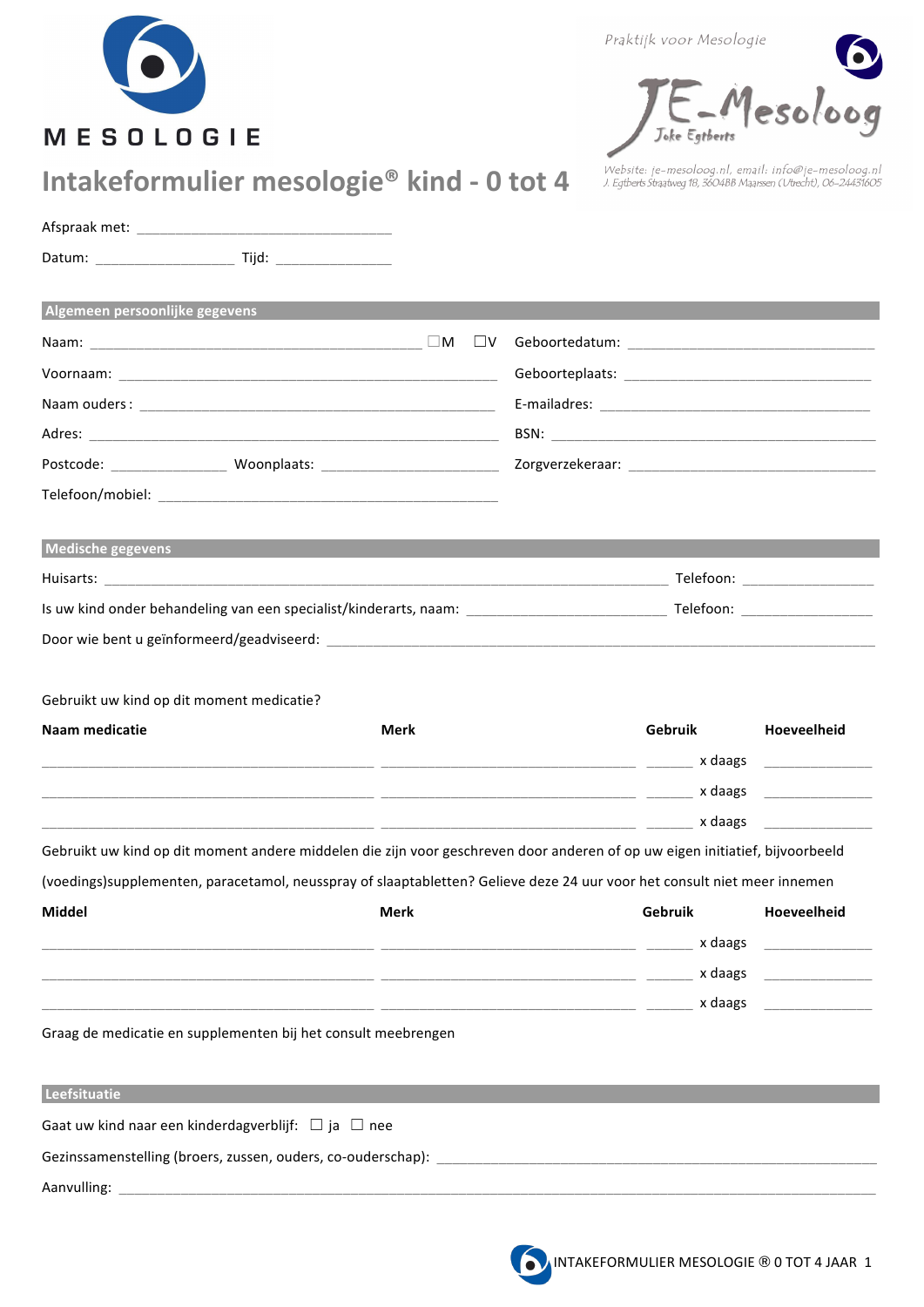## **B#5236%'**-- - - - - - -- -- - - - - - - -

| Is/zijn de klacht(en) periode-afhankelijk, bijvoorbeeld tijd, dag, maand, seizoen: [1988] [1988] [1988] [1988] [ |                                  |                               |                                        |                                                  |                                  |  |  |  |  |
|------------------------------------------------------------------------------------------------------------------|----------------------------------|-------------------------------|----------------------------------------|--------------------------------------------------|----------------------------------|--|--|--|--|
| Is er sprake van pijn:                                                                                           | $\Box$ ja $\Box$ nee             |                               |                                        |                                                  |                                  |  |  |  |  |
|                                                                                                                  |                                  |                               |                                        |                                                  |                                  |  |  |  |  |
| Persoonlijke kenmerken                                                                                           |                                  |                               |                                        |                                                  |                                  |  |  |  |  |
| Hoe laat gaat uw kind naar bed: ___________uur                                                                   |                                  |                               | Komt uw kind dan makkelijk in slaap:   |                                                  | $\Box$ ja<br>$\Box$ nee          |  |  |  |  |
| Wordt uw kind 's nachts wakker:                                                                                  | $\square$ ja<br>$\Box$ nee       |                               | Hoe laat: _________________uur         |                                                  |                                  |  |  |  |  |
| Is uw kind zindelijk overdag:                                                                                    | $\square$ ja $\square$ nee       |                               | Zindelijk 's nachts:                   |                                                  | $\Box$ nee<br>$\Box$ ja          |  |  |  |  |
| Heeft uw kind het volledige melkgebit:                                                                           | $\Box$ ja $\Box$ nee             |                               | Is uw kind al aan het tanden wisselen: |                                                  | $\Box$ nee<br>$\Box$ ja          |  |  |  |  |
|                                                                                                                  |                                  |                               |                                        |                                                  |                                  |  |  |  |  |
| Is uw kind traag met:                                                                                            | $\Box$ staan                     | $\Box$ lopen                  | $\Box$ praten                          |                                                  |                                  |  |  |  |  |
| Speelt uw kind graag:                                                                                            | $\Box$ alleen                    | $\Box$ samen                  | $\Box$ binnen                          | $\Box$ buiten                                    |                                  |  |  |  |  |
| Is uw kind:                                                                                                      |                                  | $\Box$ groot voor de leeftijd | □ klein voor de leeftijd               |                                                  |                                  |  |  |  |  |
| Frequentie van de stoelgang van uw kind: ______ x dagelijks/ ______ x per week $\Rightarrow$ $\Box$ regelmatig   |                                  |                               |                                        |                                                  | $\Box$ onregelmatig              |  |  |  |  |
| Consistentie van de stoelgang:                                                                                   | $\Box$ vast                      | $\Box$ brijig                 | $\Box$ zacht                           | $\Box$ waterig                                   |                                  |  |  |  |  |
| Kleur van de stoelgang:                                                                                          | $\square$ wit                    | $\Box$ lichtbruin             |                                        | $\Box$ geelbruin $\Box$ donkerbruin $\Box$ zwart | $\Box$ groen                     |  |  |  |  |
| Transpireert uw kind:                                                                                            | $\Box$ veel                      | $\Box$ weinig                 |                                        |                                                  |                                  |  |  |  |  |
| Huilt uw kind veel:                                                                                              | $\Box$ ja $\Box$ nee             |                               |                                        |                                                  | Kunt u dit in uren benoemen:     |  |  |  |  |
|                                                                                                                  |                                  |                               |                                        |                                                  |                                  |  |  |  |  |
|                                                                                                                  |                                  |                               |                                        |                                                  |                                  |  |  |  |  |
|                                                                                                                  |                                  |                               |                                        |                                                  |                                  |  |  |  |  |
| Graag aankruisen waar u uw kind in herkent:                                                                      |                                  |                               |                                        |                                                  |                                  |  |  |  |  |
| $\Box$ Bang om alleen te zijn                                                                                    | $\Box$ Boos                      |                               | $\Box$ Traag                           |                                                  | $\Box$ Fijn om te knuffelen      |  |  |  |  |
| $\Box$ Hyperactief                                                                                               | $\Box$ Jantje lacht jantje huilt |                               | $\Box$ Driftig                         |                                                  | $\Box$ Vervelend om te knuffelen |  |  |  |  |
| $\Box$ Jaloers                                                                                                   | $\Box$ Schrikkerig               |                               | $\Box$ Vrolijk                         |                                                  | $\Box$ Moederskindje             |  |  |  |  |
| Aanvulling:                                                                                                      |                                  |                               |                                        |                                                  |                                  |  |  |  |  |